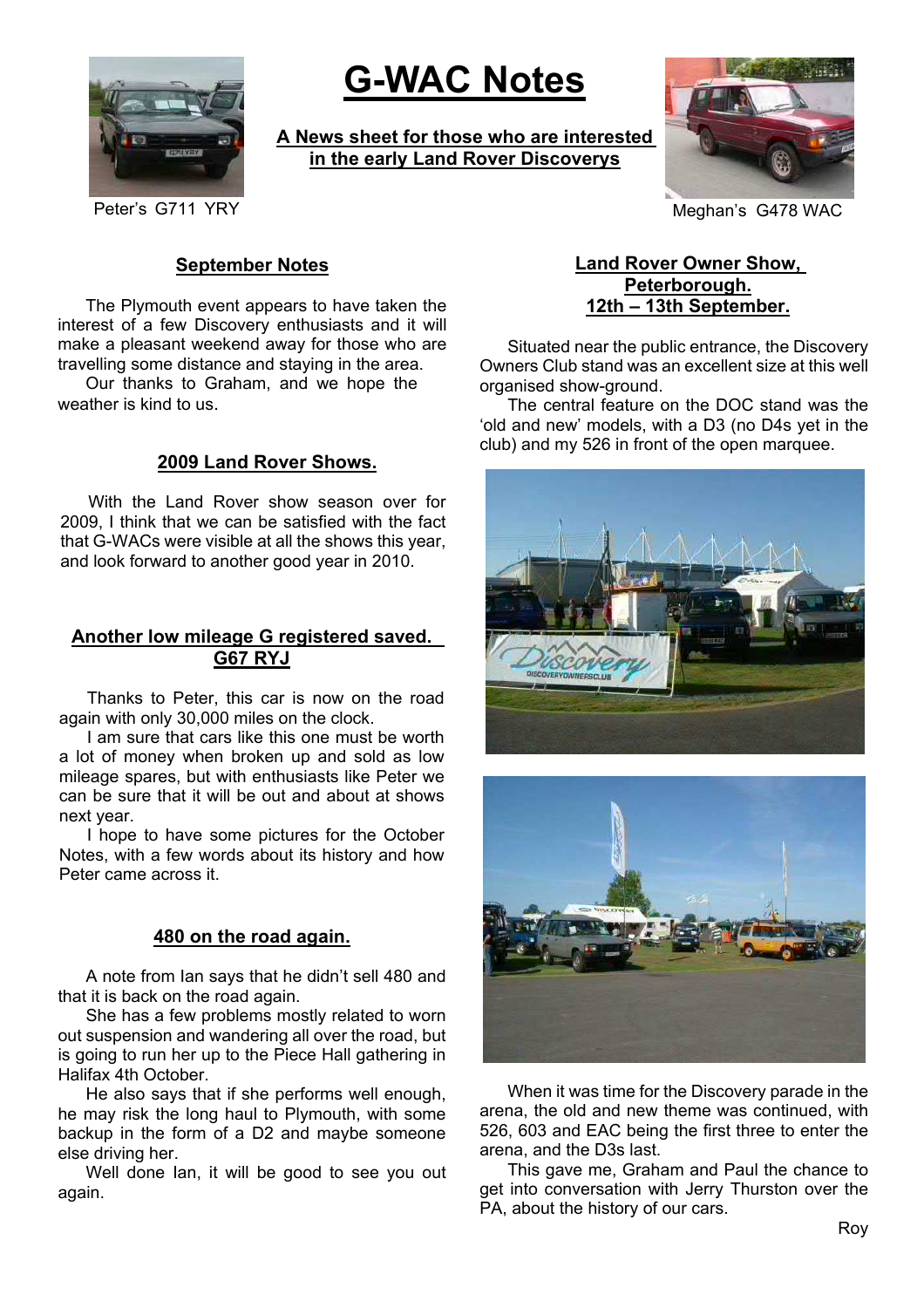### **Current known owners. @ September.**

| C67RYJ            | Peter King              |
|-------------------|-------------------------|
| C742HUH           | Charles Whitaker.       |
| G226EAC           | Discovery Owners Club   |
| G279WAC           | Neal                    |
| G302WAC           | Sandy Andrews           |
| G310WAC           | Mark Simpson            |
| <b>G406WAC</b>    | Andy Baker.             |
| G410WAC           | Robin Jeffery           |
| G463WAC & G480WAC | lan Rawlings.           |
| G465WAC & G526WAC | Roy Preston.            |
| G469WAC           | Dan Hadley              |
| G470WAC           | Frank Elson.            |
| G478WAC & G610WAC | Meghan & Gary Timmins   |
| G486WAC           | John Capewell.          |
| G488WAC           | Paul Sutton.            |
| G482WAC           | Nick Davis              |
| G490WAC           | Rob Ivins               |
| G510WAC           | <b>Nick Prior</b>       |
| G524WAC           | Bill Jones.             |
| G511WAC           | <b>Colin Crossley</b>   |
| G534WAC           | <b>Steve Brindley</b>   |
| G563WAC           | David Spirett           |
| G603WAC           | Graham Bethell.         |
| G635WAC           | Mark Robson             |
| G711YRY           | <b>Peter Hares</b>      |
| H871EWK           | Mark Hardwick           |
|                   | <b>Other known cars</b> |

G401WAC G457WAC G477WAC G482WAC G496WAC G521WAC G525WAC G602WAC G640WAC

## **The Northern Land Rover Run. 27th September.**

The Series 3 & 90 – 110 Owners Club have organised a Northern Land Rover Run for the past seven years, the runs have always been well supported and enjoyed by all, and this year, the eighth, was no exception.



The runs are open to all models of Land Rover and there is no need to be a member of a club to join in.

The 2009 trip started from Leyburn, North Yorkshire and was about 60 miles long.

During the run we stopped at the Tann Hill Inn and enjoyed the spectacular views across to the busy A66 trunk road. Lunch could be pre-ordered or alternately a packed lunch could be taken and eaten in the car park.

Tann Hill Inn is the highest pub in Great Britain at 1,732 feet above sea level.

The entire run covered some spectacular scenery, and with the weather being so

good, there were a number of Series Land Rovers on the run with the hood off.

After the lunch break we continued to Hawes, to the Wensleydale Cheese factory, where people purchased cheese and butter.

There were a number of Discoverys on the run, so Discovery Owners Club flyers were passed out.

Well done the Series 3 Club, and we look forward to next years run. Roy